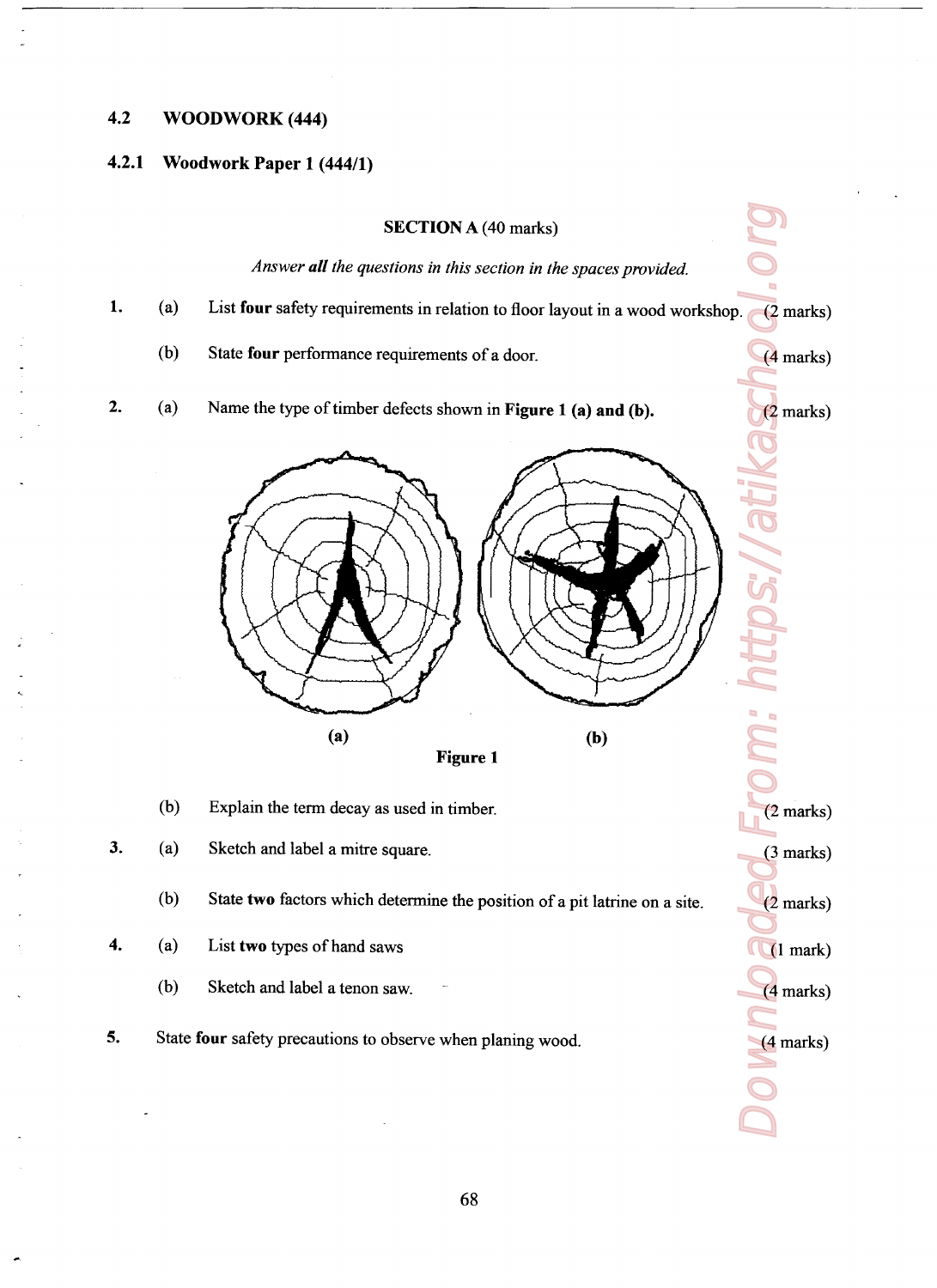



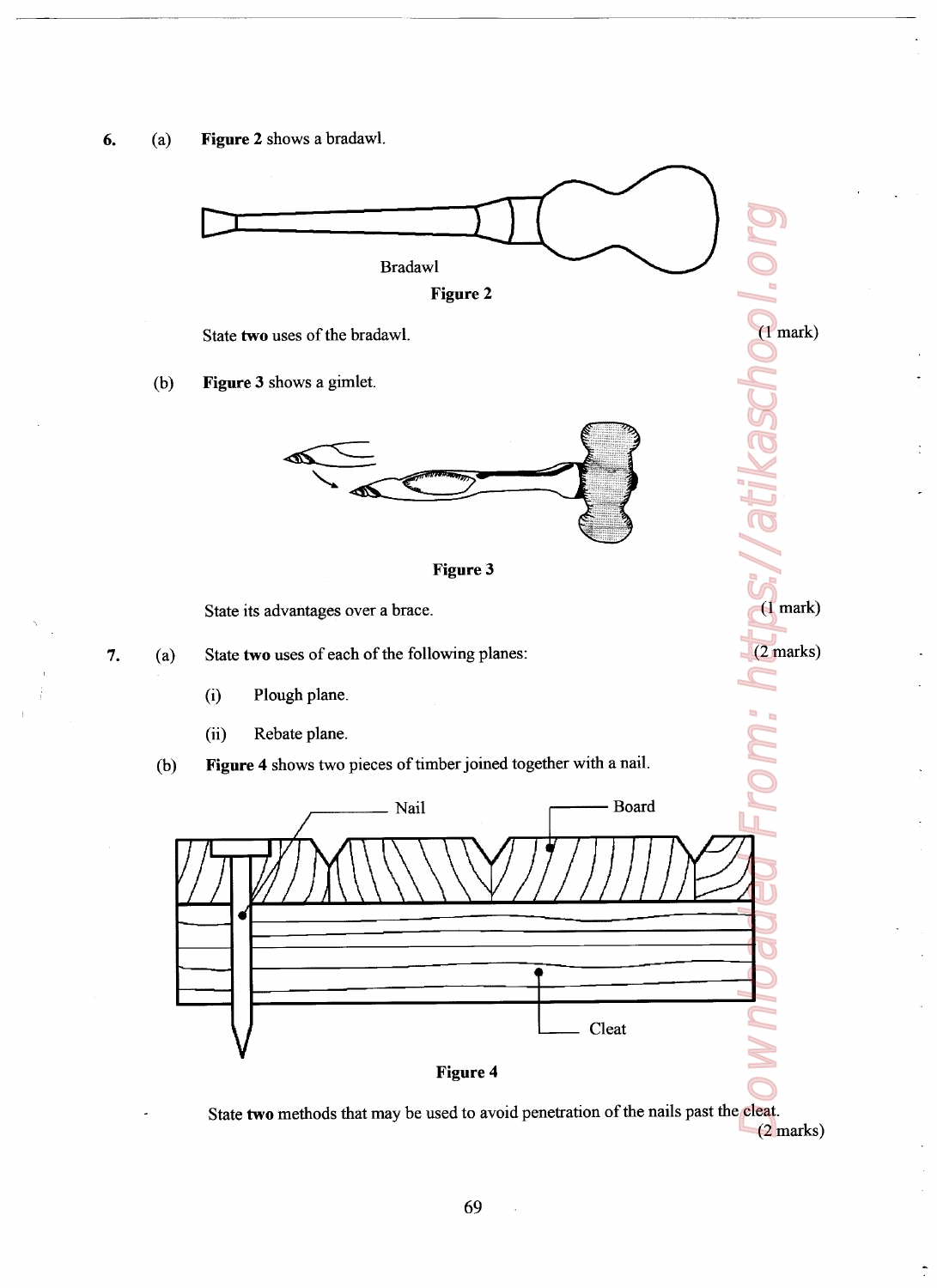- 8. Give two examples in each of the following types of glue:
	- (a) Protein adhesives (2 marks)
	- (b) Synthetic resin adhesives (2 marks)
- Use crass-sectional sketches to distinguish between the following edge finishes: 9.
	- (a) Rounded corner. (1 mark)
	- (b) Rounded nosing. (1 mark)
- 10. Figure 5 shows an Isometric view of a briddle joint.



Figure 5

Sketch an exploded view of the joint. (4 marks)

おんれい しょうしょう

Downloaded From: https://atikaschool.org https://atil  $\ddot{\phantom{1}}$ **Download**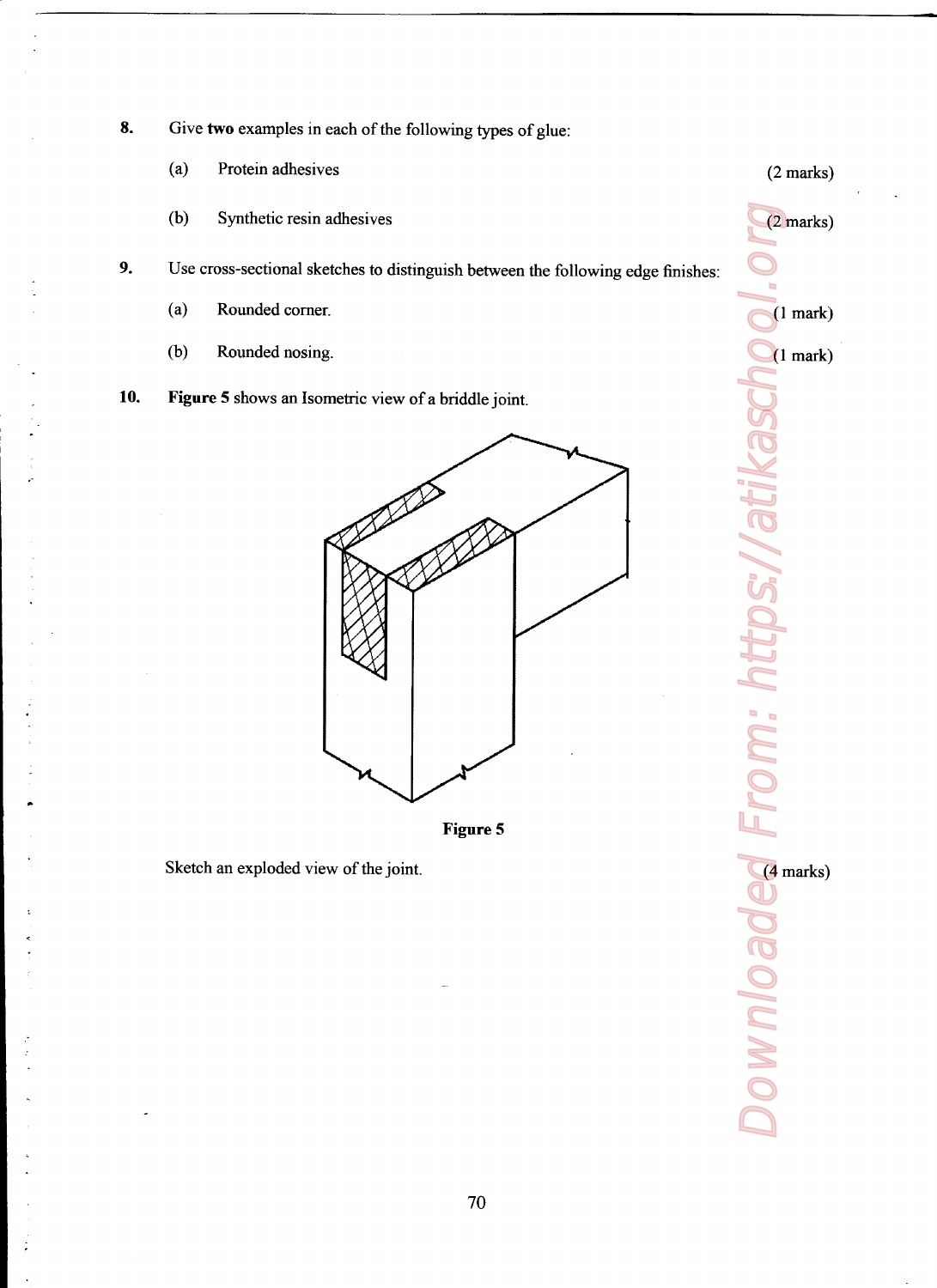## SECTION B (60 marks)

Answer question  $11$  on the A3 paper and any other three questions from this section in the spaces provided. Candidates are advised not to spend more than 25 minutes on question 11.



To a scale of 2:1, draw the block in isometric projection taking R as the lowest point.  $(15 \text{ marks})$ 

 $\geq$ 

12. (a) List four types of widening joints. (2 marks) (b) Outline the procedure of making a glued rebated butt joint. (8 marks) (c) Sketch to show the plain method of timber conversion and state three advantages of this method. (5 marks) 13. (a) Outline the procedure of preparing a log in readiness for cutting veneers. (7 marks)

the contract of the contract of the contract of the contract of the contract of the contract of the contract of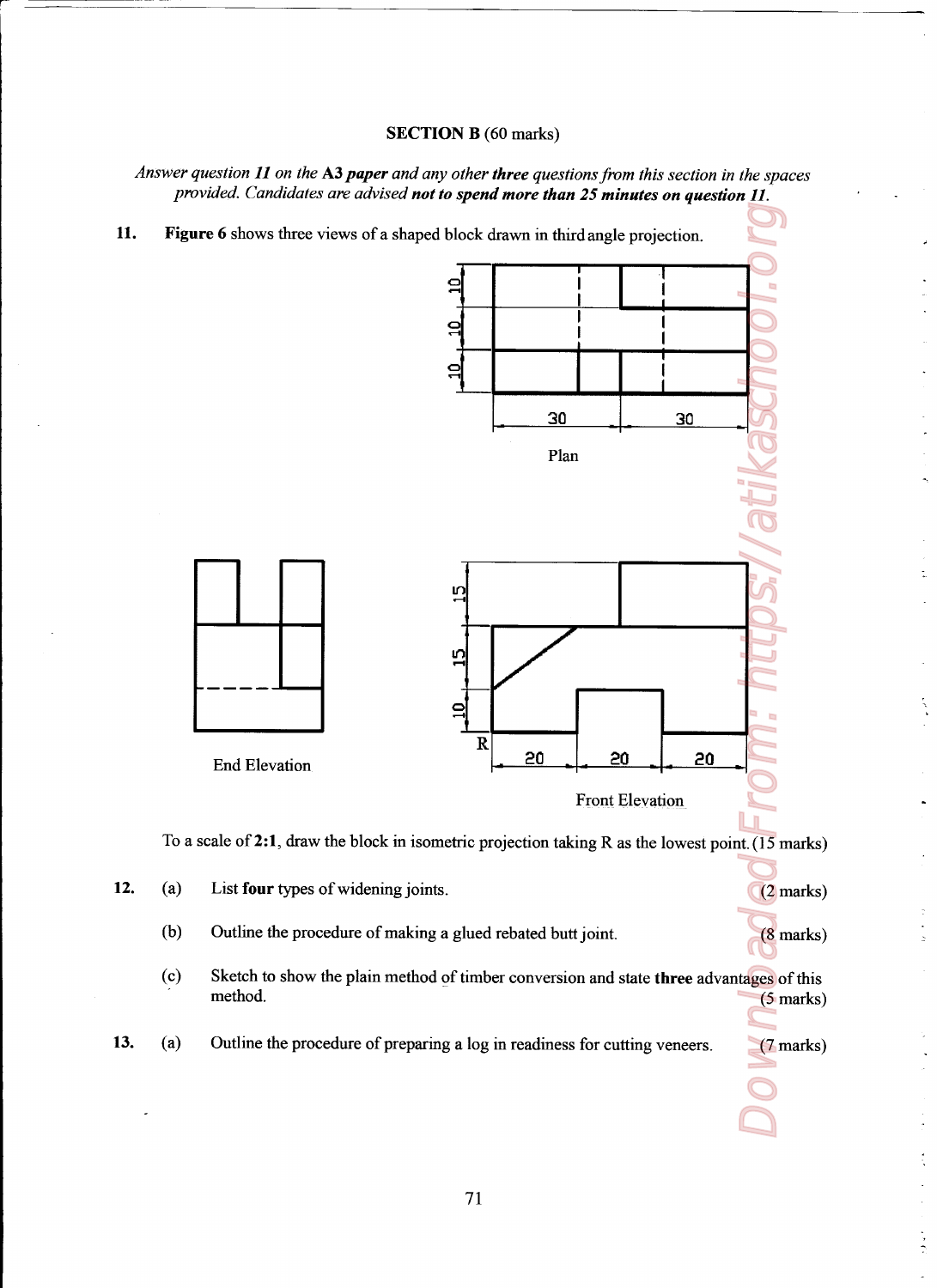(b) Figure 7 shows an elliptical table top.



Using the trammel method, outline the procedure of marking out the top on a rectangular board. (5 marks)

State three methods of protecting the sides of a trench excavation From collapsing.  $(c)$ 

 14. (a) (3 marks) Name three types of bench planes, and give one use of each. (6 marks)

> 0)) Figure 8 shows two methods of sawing timber.

٦Ţ

ż ż

 $\mathcal{E}$ 



Figure 8

Name each method and describe the procedure stating the suitable angle of cut,

(9 marks)